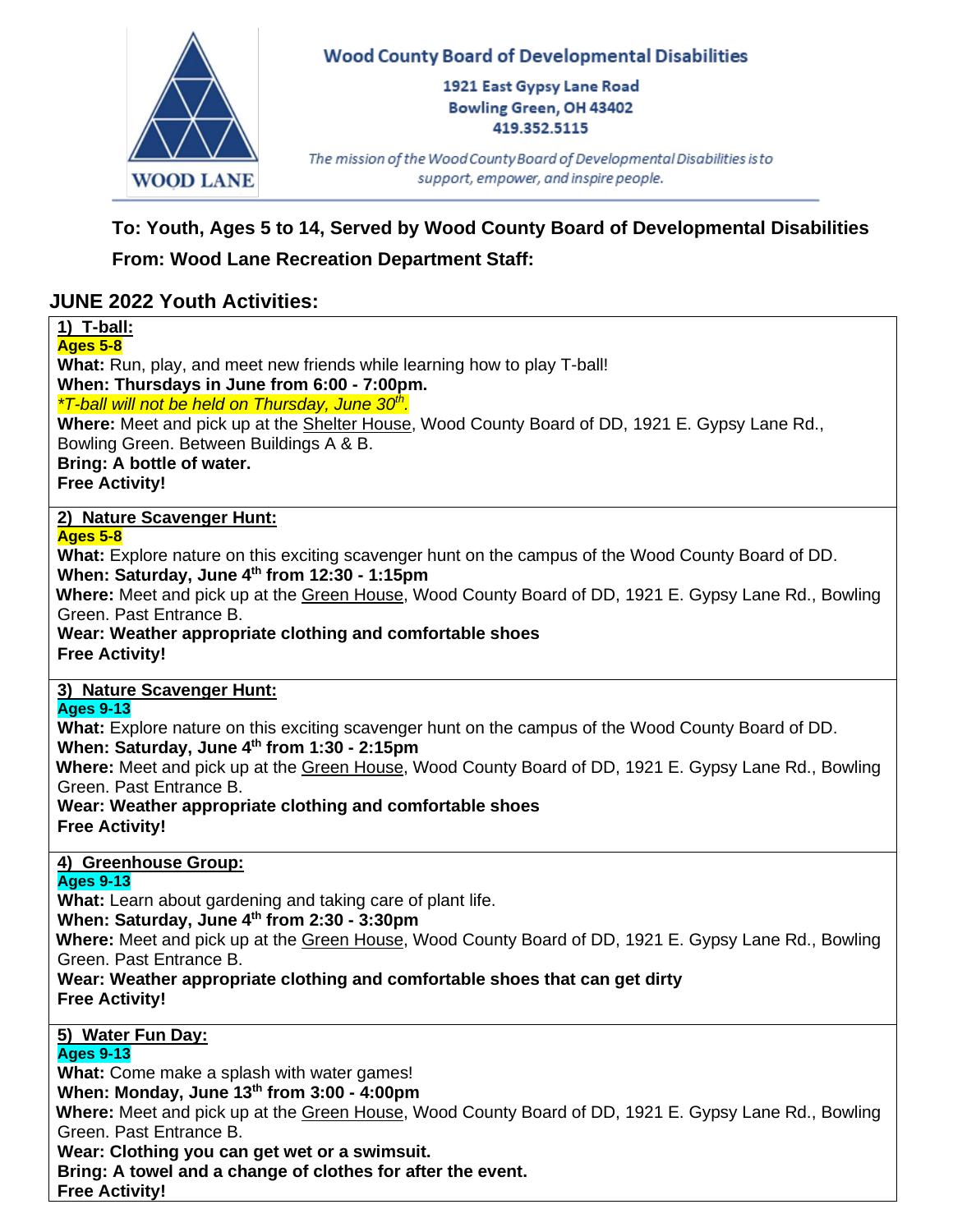## **6) Walk or Bike the Slippery Elm Trail: Ages 9-13 What**: Join us for a bike ride or walk down the Slippery Elm Trial. **When: Tuesday, June 14th and June 28th from 1:00 - 2:00pm Where:** Meet and pick up at **Slipper Elm Trail**, 515 Sand Ridge Rd, Bowling Green **Bring: Your bike, water, and comfortable clothing. Free Activity! Capacity: Up to 5 participants 7) T-Shirt Tie Dye: Ages 9-13 What:** Learn different techniques of Tie Dyeing your favorite t-shirt and meet new friends. **When: Friday, June 17th from 3:00 – 4:00p Where:** Meet and pick up at the Shelter House, Wood County Board of DD, 1921 E. Gypsy Lane Rd., Bowling Green. Between Buildings A & B. **Bring: A bottle of water. Free Activity! Capacity: Up to 5 participants 8) Dusty Boots Horseback Riding: Ages: 6-14 What:** Head to Dusty Boots for a free horseback riding lesson. *\*\*There is a weight limit of 260lbs. to be able to ride\*\* Liability forms are required to be filled out in advance.*  **When: Friday, June 17th from 6:00 – 7:30p Where:** Meet and pick up at **Dusty Boots**, located at 15828 Otsego Pike, Weston **Bring: A bottle of water. Free Activity! Capacity: Up to 5 participants 9) Nature Play: Ages 5-8 What:** Explore the sounds and sights of nature on the campus of the Wood County Board, find various bugs, critters, and flowers that are blooming. **When: Tuesday, June 28th from 3:00 - 4:00pm Where:** Meet and pick up at the Shelter House, Wood County Board of DD, 1921 E. Gypsy Lane Rd., Bowling Green. Between Buildings A & B. **Wear: Clothes you can get dirty! Free Activity!**

**REGISTER for these free programs ONLINE AT:**

**[www.woodcountydd.org > Services > Recreation > Registration Ages 5-14](https://www.woodcountydd.org/services/recreation/registration-ages-8-14/)**

**Registration Deadline: Thursday, May 26 th, 2022** 

**\*\*A confirmation email will be sent after the registration deadline to let you know if you are scheduled for these events. \*\***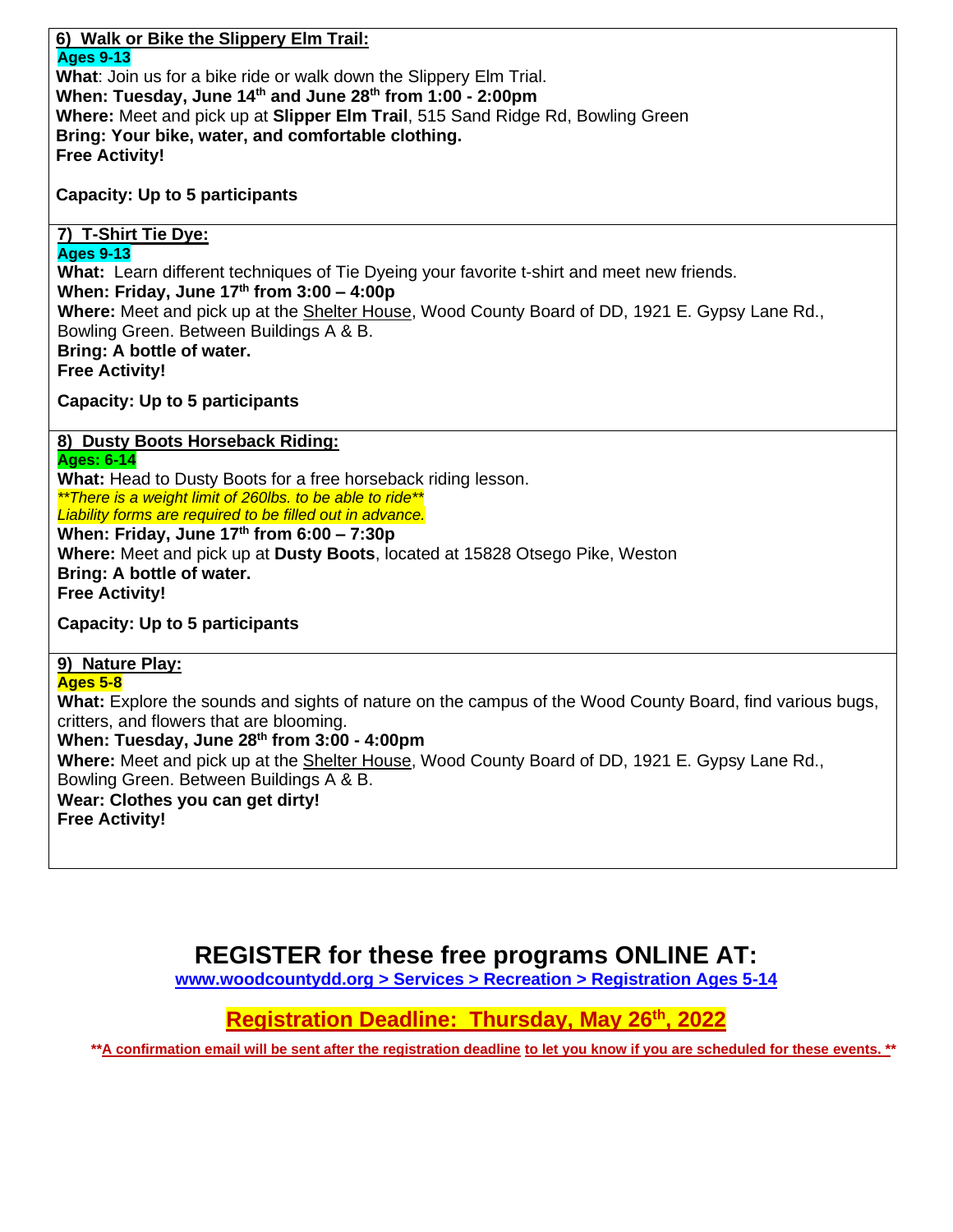For questions or concerns, please contact us:

| <b>Jennifer Krouse</b>                    | LeAnn<br><b>Frankfather</b>  | <b>Josie Mazza</b>                        | Joe Bernyk                   |  |
|-------------------------------------------|------------------------------|-------------------------------------------|------------------------------|--|
| Interim<br>Recreation/Wellness<br>Manager | <b>Recreation Specialist</b> | <b>Recreation/ Wellness</b><br>Specialist | <b>Recreation Specialist</b> |  |
| (419) 575-4505                            | (419) 575-6061               | (419) 575-4275                            | (419) 575-4875               |  |
| (419) 352-5115<br>ext. 7907               | (419) 352-5115<br>Ext. 4300  | (419) 352-5115<br>Ext. 7911               | (419) 352-5115<br>Ext. 7900  |  |

Email us at **[recreation@woodcountydd.org](mailto:recreation@woodcountydd.org)**

#### **Early Intervention Play Group:**

#### **Ages: 6 months to 4 years.**

**What:** E.I. Play Groups provide interactive opportunities that help encourage social and cognitive skills. There will be a variety of toys and games available, and a pre-packaged snack will be offered at the end of the activity. **When: Friday, June 3 rd , 10 th and 17 th from 10:30 - 11:30am** *\*\*No EI Playgroup on June 24th, 2022\*\**

**Where:** BG Community Center, 1245 West Newton Rd, Bowling Green

*\*No Registration is necessary.* 

#### **Early Intervention Water Play:**

**Ages: 6 months to 4 years.** 

**What:** Come make a splash with water games!

**When: Wednesday, June 8 th from 12:30 - 1:30pm**

**Where:** Meet at the Green House, Wood County Board of DD, 1921 E. Gypsy Lane Rd., Bowling Green. Past Entrance B.

**Wear: Clothing you can get wet or a swimsuit.** 

**Bring: A towel and a change of clothes for after the event.**

*\*No Registration is necessary.* 

### **BGSU Football Clinic:**

**What:** Participate in football drills led by the BGSU Football team and coaching staff. \*For ALL individuals age 8 and up served by any Northwestern Ohio Board of DD.

**When: Thursday, June 30th from 4:30 - 6:30pm Where: BGSU Practice Fields by the Doyt Stadium.** 

\*Event will move to Perry Field House if it rains.

Please **[CLICK HERE to SIGN-UP!](https://www.woodcountydd.org/wcbdd-bgsu-football-clinic-registration/)**

**Registration Deadline for this event: Tuesday, June 21st**



**CONTINUED ON NEXT PAGE…**